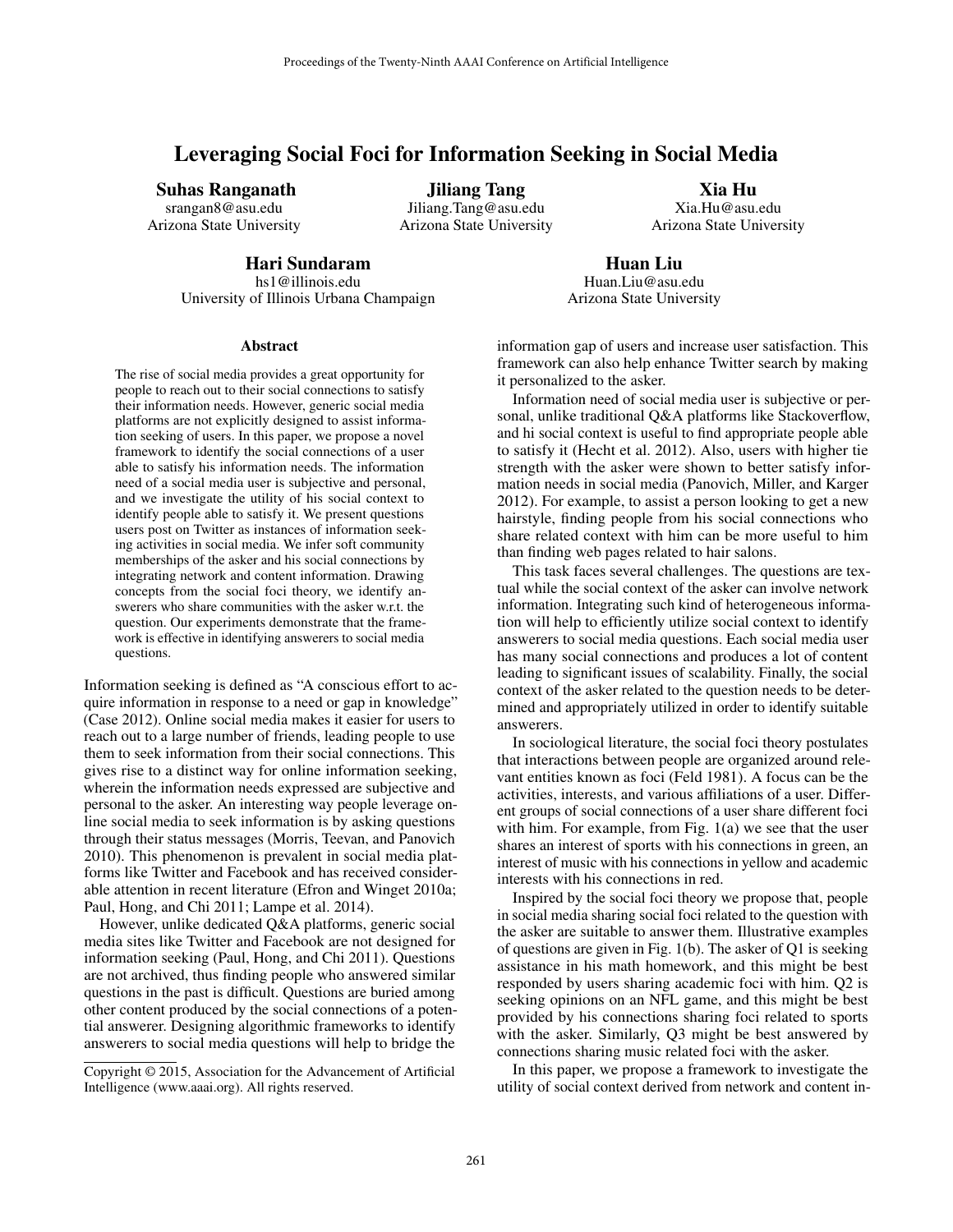

Figure 1: (a) Different foci a user shares with his social connections. (b) Questions of users. Users sharing different foci with the asker are more likely to answer related questions.

formation in identifying answerers to social media questions. Informed by the concepts of social foci theory illustrated in Fig. 1, we utilize social context of an asker related to the question, and demonstrate that the framework is effective in identifying answerers for social media questions. Specifically, we address the following questions: How to utilize the network and content information of the asker and his social connections to better identify answerers for social media questions? Are approaches based on shared context in the question domain useful in identifying answerers to different kinds of social media questions?

The main contributions of our work are as follows:

- Formally defining the problem of finding suitable users to answer questions in online social media platforms,
- Proposing a framework to exploit network and content information to identify answerers to questions, and
- Conducting experimental evaluations of the framework on a dataset of social media questions.

#### Related Work

Social media questions have received considerable attention in research communities (Yang et al. 2011; Efron and Winget 2010b; Lee et al. 2012). An analytical study on questions asked and the answers received in Twitter is presented in (Morris, Teevan, and Panovich 2010; Paul, Hong, and Chi 2011). They indicated that subjective questions were the most prevalent and the trust users have on their friends was the primary factor for asking questions. A study of questions and responses received in Facebook was conducted in (Gray et al. 2013; Ellison et al. 2013) and bridging social capital was proposed to be a strong motivation for Q&A activity in social media. These works give interesting insights to the question answering process in social media, but do not focus on identifying answerers to these questions.

Systems to identify answerers for social media questions adopt different methods such as matching question content with profile information (Hecht et al. 2012) and using crowdsourced technology (Jeong et al. 2013). Social search architectures and empirical models to route questions to answerers using different kinds of social information are discussed in (Horowitz and Kamvar 2010; Nandi et al. 2013). These works are meant to demonstrate social search systems and hence do not contain any experimental evaluations.

A related line of research is the study of community Q&A systems like Yahoo! Answers (Adamic et al. 2008) and Quora (Wang et al. 2013a). Content from existing Q&A sessions are used to rank answerers by NLP techniques. (Jurczyk and Agichtein 2007) uses link structure to find authoritative answerers for a question category. (Zhou et al. 2012) and (Yang et al. 2013) combine network and content information to identify authoritative users as answerers. The environment for social media questions is different as the candidate answerers are themselves connected via social relations. Systems utilizing question categories (Zhu et al. 2013) cannot be applied as they are not explicitly known in generic social media. Social expertise systems (Pal and Counts 2011; Bozzon et al. 2013) identify subject matter experts in social media. Social media questions are subjective and personal might require answerers who share social context with the asker rather than subject matter experts.

Another related field to our work is the application of social foci theory in social media. Social foci theory has received attention in several domains such as relational learning (Tang and Liu 2009) and structural hole theory (Burt 2009). Recently, social foci theory has been used to derive community memberships using both node and edge attributes (Yang, McAuley, and Leskovec 2013). To the best of our knowledge, this is the first work that has utilized concepts from social foci theory to identify answerers for social media questions.

## Problem Definition

We first describe some general notations. Boldface uppercase letters (e.g X) denote matrices and boldface lowercase letters (e.g. x) denote vectors.  $X_{ij}$  signifies the element in the i<sup>th</sup> row and j<sup>th</sup> column of matrix **X** and the i<sup>th</sup> row of a matrix **X** is denoted by  $X_i$ . Similarly  $x_i$  denotes the i<sup>th</sup> element of vector  $x$  and  $x_y$  denotes a vector  $x$  corresponding to the quantity y. We denote the Frebonius norm of a matrix  $X$  as  $||\mathbf{X}||_F = \sqrt{\sum_{i,j} \mathbf{X}_{ij}^2}.$ 

We now define some terms related to the questions asked, the network and content of the asker and his social connections. We define attributes of a question q as the set of words used in the question i.e.  $\mathbf{w}_q = [\mathbf{w}_{q1}, \mathbf{w}_{q2}, ..., \mathbf{w}_{q1}]$ . Since we are dealing with subjective questions, the asker marking the answer to be useful or publicly acknowledging the answerer gives the evidence of its acceptance.

Let A denote the asker of the question q and  $f_A$  =  $[f_1, f_2, ..., f_m]$  denote the social connections of A and m is the number of social connections of A. We define the egonetwork of each asker A as consisting of the asker, the social connections of the asker and the links among his social connections. The egonetwork of asker A,  $\mathbf{N} \in \mathbb{R}^{(m+1)\times(m+1)}$  is given by

$$
\mathbf{N}_{ij} = \begin{cases} 1 & \text{directed edge from } f_j \text{ to } f_i, i \neq j, i, j \in \{A, f_A\} \\ 0 & \text{otherwise} \end{cases}
$$

We collect the status messages of the asker and his social connections. We apply basic preprocessing steps such as removal of stop words and stemming. We then define the user-word matrix  $\mathbf{S} \in \mathbb{R}^{(m+1)\times w}$  of asker A as

 ${\bf S}_{ij} =$  $\int$  num\*tfidf<sub>j</sub> if user u<sub>i</sub> has used word w<sub>j</sub> num times 0 if user  $u_i$  has not used the word  $w_j$ ,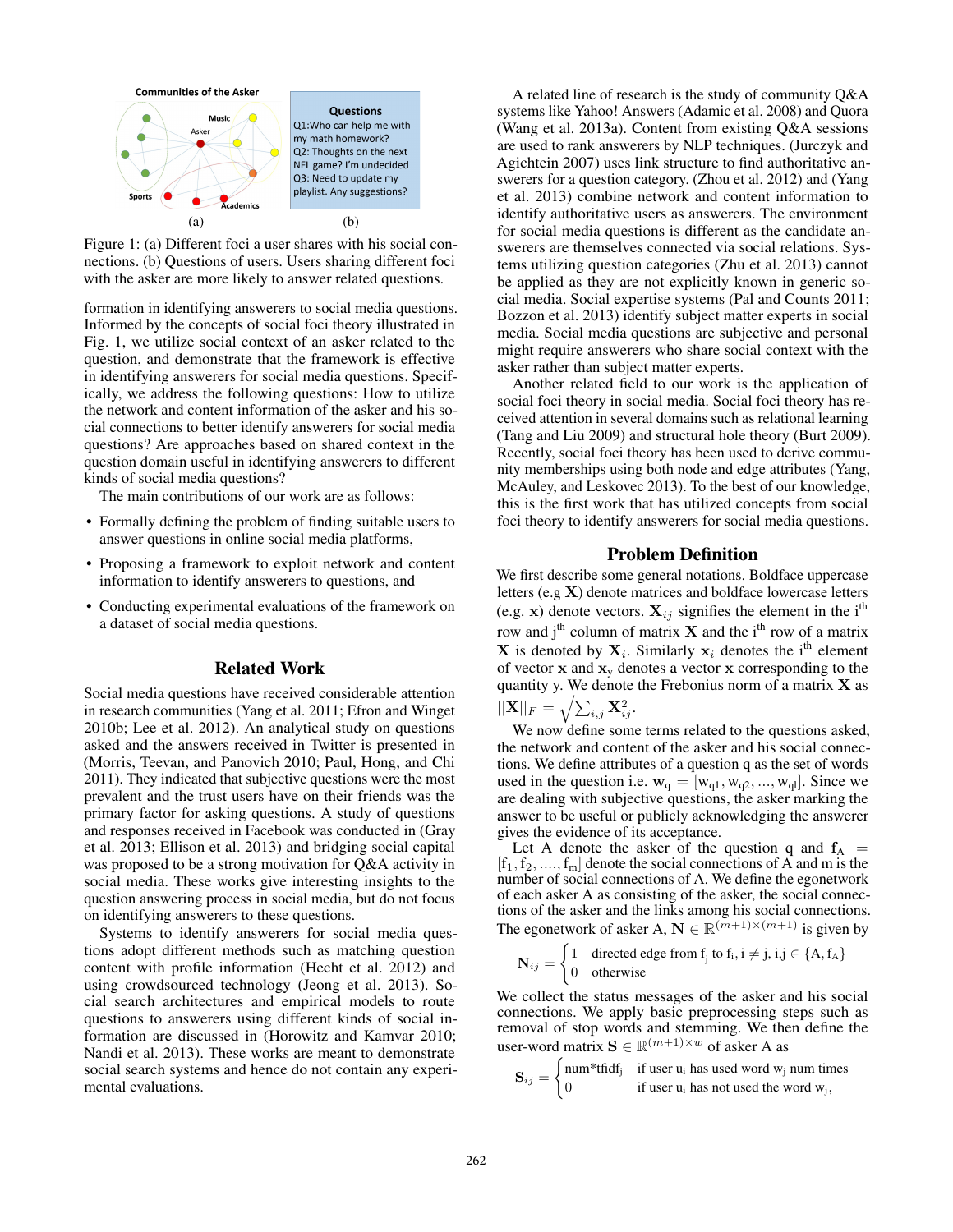where num is the number of times the user  $u_i$  has used the word  $w_j$ , w is the total number of words used by the asker and his social connections and tfidf<sub>j</sub> is the tf-idf score of word  $w_j$ . A single user will only use a small subset of the total number of words, resulting in S being sparse.

With the terminologies and the notations described above, we formally define the problem as follows *"Given a question q, an asker A, the network neighborhood of the asker*  $f_A$ *, find a suitable set of people among*  $f_A$  *whose responses for the question q that the asker accepts"*.

## Information Seeking via Social Foci

In this section, we describe our framework to identify answerers for social media questions in detail. First, we infer social foci memberships of the asker and his social connections from their network and content information. We then compute the overlap in foci memberships of the asker and his social connections in the question domain to identify answerers to these questions.

#### Modeling Content Information

We model the content information to infer major foci of the asker and his social connections. We draw from Non-negative Matrix Factorization (NMF) presented in (Seung and Lee 2001) to infer foci from the user-word matrix  $\mathbf{S} \in \mathbb{R}^{(m+1)\times w}$ . We factorize the matrix S into two low dimensional sparse non-negative matrices,  $\mathbf{U} \in \mathbb{R}^{(m+1) \times k}$  and  $\mathbf{P} \in \mathbb{R}^{w \times k}$  such that  $k \ll m$  by solving the following optimization problem.

$$
\min_{\mathbf{U}\geq 0,\mathbf{P}\geq 0} ||\mathbf{S} - \mathbf{U}\mathbf{P}^{\mathrm{T}}||_F^2 \tag{1}
$$

Here, k is the number of latent foci in the neighborhood of the asker and m is the number of his social connections. U denotes the latent foci membership of the asker and his social connections and P denotes the latent foci memberships of words. The correlation between foci memberships of the words can be obtained by the overlap in the corresponding rows of **P**. The constraints  $U > 0$  and  $P > 0$  denote that the matrices have all non-negative elements. The non-negativity ensures an intuitive decomposition of the matrix into its constituent parts.

## Integrating Network Information

In a social setting, the interests or affiliations of an user are correlated with the interests of his social connections, thereby affecting his memberships to different foci (Feld 1981). This notion is also supported by network homogeneity (Marsden 1988), which says that people connected to each other display similar interests and affiliations. Therefore, it is essential to utilize network structure to determine foci memberships of the asker and his social connections.

To utilize the network structure, we first factorize the ego network of the asker N into two low rank non-negative matrices  $\mathbf{U} \in \mathbb{R}^{(m+1)\times k}$  and  $\mathbf{V} \in \mathbb{R}^{k\times k}$  s.t.  $k \ll m$  by solving the following optimization problem.

$$
\min_{\mathbf{U} \ge 0, \mathbf{V} \ge 0} ||\mathbf{N} - \mathbf{U} \mathbf{V} \mathbf{U}^{\mathrm{T}}||_F^2, \tag{2}
$$

where U contains the membership of the asker and his social connections to different latent foci and V contains the correlations between the foci. The constraints  $U \ge 0$  and  $V \ge 0$ denote that the matrices have only non-negative elements.

We then integrate network and content information to infer the foci membership of the asker and his social connections by formulating the following optimization problem.

$$
\min_{\mathbf{U}\geq0,\mathbf{V}\geq0,\mathbf{P}\geq0} \frac{\alpha||\mathbf{S}-\mathbf{U}\mathbf{P}^{\mathrm{T}}||_{F}^{2} + \beta||\mathbf{N}-\mathbf{U}\mathbf{V}\mathbf{U}^{\mathrm{T}}||_{F}^{2}}{+\gamma(||\mathbf{U}||_{F}^{2}+||\mathbf{V}||_{F}^{2}+||\mathbf{P}||_{F}^{2})}
$$
(3)

Here U contains the latent foci membership of the asker and his connections obtained by integrating network and content information, P shows the latent foci memberships of the words and V represents the correlation between the latent foci.  $||\mathbf{U}||_F^2, ||\mathbf{V}||_F^2,$  and  $||\mathbf{P}||_F^2$  are regularization terms introduced to prevent overfitting and  $\gamma$  is the positive parameter for control the proportions of the regularization terms. The constraints  $U > 0$ ,  $V > 0$ , and  $P > 0$  denote that the matrices do not contain negative elements.  $\alpha$  and  $\beta$  are positive parameters to control the effects of content and network proportions respectively.

We draw from the concepts of the social foci theory illustrated in Fig. 1 to propose that users sharing a large amount of foci memberships with the asker in the question domain can effectively answer social media questions. The shared foci memberships of the asker with his social connections is given by the overlap between their corresponding rows in U. The question domain in the latent foci space is obtained by combining the rows of  $P$  corresponding to the words in the question. Before formalizing these notions, we optimally derive the latent matrices  $U, V$  and  $P$  by solving Eq. (3).

## Deriving the Optimal Latent Matrices

The problem presented in Eq. (3) belongs to a class of constrained convex minimization problems. Motivated by (Ding et al. 2006), we describe an algorithm to find optimal solutions for U, V and P. The key idea is to optimize the objective with respect to one variable while fixing others. The three variables are iteratively updated until convergence.

From Eq.(3), we let

$$
\mathcal{J} = \alpha ||\mathbf{S} - \mathbf{U} \mathbf{P}^{T}||_{F}^{2} + \beta ||\mathbf{N} - \mathbf{U} \mathbf{V} \mathbf{U}^{T}||_{F}^{2} +
$$
  
 
$$
\gamma (||\mathbf{U}||_{F}^{2} + ||\mathbf{V}||_{F}^{2} + ||\mathbf{P}||_{F}^{2})
$$
 (4)

We then take the Lagrangian of the objective function  $\mathcal{J}$ . Let the Lagrange multiplier for the constraints  $U \geq 0$ ,  $V \geq 0$ , and  $P \ge 0$  be  $\Lambda_u$ ,  $\Lambda_v$ , and  $\Lambda_p$  respectively. Then

$$
\mathcal{L} = \mathcal{J} + tr(\Lambda_{\mathbf{u}} \mathbf{U}^{\mathrm{T}}) + tr(\Lambda_{\mathbf{v}} \mathbf{V}^{\mathrm{T}}) + tr(\Lambda_{\mathbf{p}} \mathbf{P}^{\mathrm{T}})
$$
 (5)

We compute the partial derivatives of the lagrangian  $\mathcal L$  with respect to U, V, and P keeping the other variables fixed as shown below.

$$
\frac{\partial \mathcal{L}}{\partial \mathbf{U}} = 2(\alpha(-\mathbf{SP} + \mathbf{UP}^{\mathrm{T}}\mathbf{P}) + \beta(-\mathbf{N}^{\mathrm{T}}\mathbf{UV} - \mathbf{NUV}^{\mathrm{T}} + \mathbf{UV}\mathbf{UV}^{\mathrm{T}}\mathbf{UV}^{\mathrm{T}} + \mathbf{UV}\mathbf{V}^{\mathrm{T}}\mathbf{UV}^{\mathrm{T}}\mathbf{UV}) + \gamma \mathbf{U}) + \Lambda_{\mathrm{u}}
$$

$$
\frac{\partial \mathcal{L}}{\partial \mathbf{V}} = 2(\beta(-\mathbf{U}^{\mathrm{T}}\mathbf{NU} + \mathbf{U}^{\mathrm{T}}\mathbf{UV}\mathbf{U}^{\mathrm{T}}\mathbf{U}) + \gamma \mathbf{V}) + \Lambda_{\mathrm{v}}
$$

$$
\frac{\partial \mathcal{L}}{\partial \mathbf{P}} = 2(\alpha(-\mathbf{S}^{\mathrm{T}}\mathbf{U} + \mathbf{PU}^{\mathrm{T}}\mathbf{U}) + \gamma \mathbf{P}) + \Lambda_{\mathrm{p}}.
$$
(6)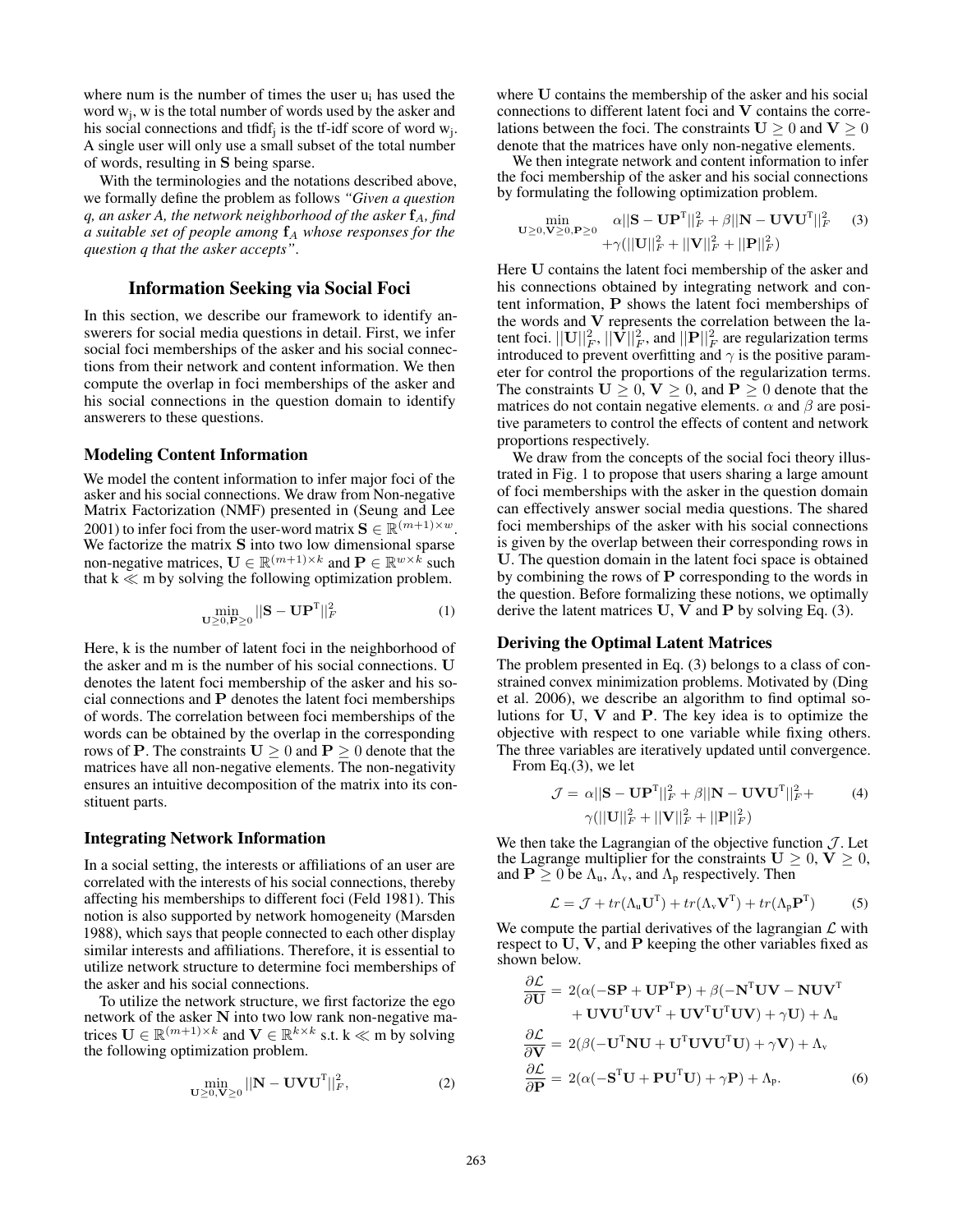Substituting the KKT complementary conditions in Eq. (6) and rearranging we get the following update rules for latent matrices U, V, and P.

$$
U_{ij} \leftarrow U_{ij} \sqrt{\frac{\alpha SP + \beta (N^{T}UV + NUV^{T})}{\alpha UP^{T}P + \beta (UVU^{T}UV^{T} + UV^{T}U^{T}UV) + \gamma U}}
$$

$$
V_{ij} \leftarrow V_{ij} \sqrt{\frac{\beta U^{T}NU}{\beta (U^{T}UVU^{T}U) + \gamma V}}
$$

$$
P_{ij} \leftarrow P_{ij} \sqrt{\frac{\alpha S^{T}U}{\alpha PU^{T}U + \gamma P}}.
$$
(7)

The optimization algorithm is summarized in Steps 1-7 in Algorithm 1. The square root on the update rules is added to ensure convergence (Ding, Li, and Jordan 2008). The correctness and convergence of the rules can be proved by the axillary function method (Lee and Seung 2000).

#### Identifying Answerers from Foci Information

We now identify relevant answerers from the social connections of the asker using the latent matrices U,V and P. We first extract the words from the question attribute vector  $w_q$ and obtain the foci memberships of each word from the corresponding rows in matrix  $P$ . We then compute the domain of the question in the latent foci space as a combination of individual word membership vectors as

$$
\mathbf{d}_{q} = \sum_{w_i \in \mathbf{w}_q} \mathbf{P}_i,\tag{8}
$$

where  $\mathbf{d}_q$  represents the domain of the question q in the latent foci space and  $w_i$  is the word corresponding to the i<sup>th</sup> row of P.

We next compute the foci memberships of the asker and his social connections in the question domain. The Hadamard product of two vectors is the pointwise product of their respective elements, and it exactly captures this notion. For each question, we compute the Hadamard product of the row of  $U$  corresponding to the asker,  $U_A$  and the vector representing the question domain  $\mathbf{d}_q$ .

$$
\mathbf{g}_{A} = \mathbf{U}_{A} \circ \mathbf{d}_{q},\tag{9}
$$

where  $g_A$  contains the foci membership of the asker in the domain of the question. Similarly, we compute the foci memberships of each social connection of the asker in the domain of the question q by

$$
\mathbf{g}_{f_m} = \mathbf{U}_{f_m} \circ \mathbf{d}_q, \tag{10}
$$

where  $f_m$  is the m<sup>th</sup> social connection of the asker,  $U_{f_m}$  is the row of matrix U corresponding to  $f_m$  and  $g_{f_m}$  contains the foci membership of  $f_m$  w.r.t the domain of the question.

Finally, we find the overlap in foci memberships of the asker and his social connections in the question domain as

$$
rs(q, A, f_m) = sim(g_A, g_{f_m}), \qquad (11)
$$

where  $rs(q, A, f<sub>m</sub>)$  denotes the score of the answerer  $f<sub>m</sub>$  to the question q by the asker A. We sort the answerers according to their score and return them to the asker as a ranked list, ra. Results with different similarity metrics is presented in Table 2. The method for identifying answerers from foci information is summarized in Steps 8-11 in Algorithm 1. The quantity  $rs(q, A, f<sub>m</sub>)$  signifies the context in terms of network and content shared between asker A and his social connection  $f_m$  in the domain of question q.

Input: Question q of asker (A), friends and followers of A,  $f_A = [f_1, f_2, \dots, f_m]$ , Egonetwork of the asker (N), user-word matrix of the asker and his connections (S) and  $\{\alpha, \beta, \gamma, k\}$ Output : A ranked list of the potential answerers ra 1: Initialize U, V, P randomly 2: while not convergent do 3: update  $4{:}\ \mathbf{U}_{ij} \leftarrow \mathbf{U}_{ij}\sqrt{\frac{\alpha\mathbf{S}\mathbf{P} + \beta(\mathbf{N}^{\text{T}}\mathbf{U}\mathbf{V} + \mathbf{N}\mathbf{U}\mathbf{V}^{\text{T}})}{\alpha\mathbf{U}\mathbf{P}^{\text{T}}\mathbf{P} + \beta(\mathbf{U}\mathbf{V}\mathbf{U}^{\text{T}}\mathbf{U}\mathbf{V}^{\text{T}} + \mathbf{U}\mathbf{V}^{\text{T}}\mathbf{U}\mathbf{V}) + \gamma\mathbf{U}}}$  $\mathbf{5: V}_{ij} \leftarrow \mathbf{V}_{ij}\sqrt{\frac{\beta \mathbf{U}^{\text{T}}\mathbf{N}\mathbf{U}}{\beta (\mathbf{U}^{\text{T}}\mathbf{U}\mathbf{V}\mathbf{U}^{\text{T}}\mathbf{U})+\gamma \mathbf{V}}}$ 6:  $\mathrm{P}_{ij} \leftarrow \mathrm{P}_{ij} \sqrt{\frac{\alpha \mathrm{S}^\mathrm{T} \mathrm{U}}{\alpha \mathrm{PU}^\mathrm{T} \mathrm{U} + \gamma \mathrm{P}}}$ 7: end while  $8: \mathbf{w}_{\text{q}} = [\mathrm{w}_{\text{q}1}, \mathrm{w}_{\text{q}2}, ..., \mathrm{w}_{\text{q}l}], \mathbf{d}_{\text{q}} = \sum_{\mathrm{w}_{\text{i}} \in \mathbf{w}_{\text{q}}} \mathbf{P}_{i}$  $9: \mathbf{g}_\mathrm{A} = \mathbf{U}_\mathrm{A} \circ \mathbf{d}_\mathrm{q}, \, \mathbf{g}_{\mathrm{f}_\mathrm{m}} = \mathbf{U}_{\mathrm{f}_\mathrm{m}} \circ \mathbf{d}_\mathrm{q}$ 10:  $\mathbf{rs}(q, A, f_m) = sim(\mathbf{g}_A, \mathbf{g}_{f_m})$ 11:  $ra = sort(rs)$ 

### Time Complexity

The highest time cost results from updating the latent matrices in steps 4-6. In the updating terms, the complexity of the terms  $SP$  and  $S^T\overline{U}$  is low due to sparsity of S. The terms  $N^{\text{T}}UV$ ,  $NUV^{\text{T}}$  and  $U^{\text{T}}NU$  have a complexity of  $O(mk^2)$  where m is the number of friends and k is the number of latent dimensions due to the sparsity of N. The terms  $(U(V(U<sup>T</sup>U)V<sup>T</sup>), (U(V<sup>T</sup>(U<sup>T</sup>U)V)$  and  $((\mathbf{U}^{\mathsf{T}}\mathbf{U})\mathbf{V}(\mathbf{U}^{\mathsf{T}}\mathbf{U}))$  has a complexity of  $\mathbf{O}(mk^2)$  when computed as shown in the brackets. The complexity of  $PU<sup>T</sup>U$ and  $\mathbf{UP}^{\mathrm{T}}\mathbf{P}$  is  $O((w+m)k^2)$  where w is the number of words. Therefore, the overall complexity of a single iteration is  $O((w+m)k^2)$ , which is low owing to the few number of latent dimensions. In addition, notice that steps 1-7 can be computed offline and only steps 8-10 are computed when the question is asked, further reducing the time required to identify answerers for a given question.

#### Experiments

In this section, we first present a dataset of questions posted on Twitter and then conduct experiments to answer the following questions that help in understanding the framework better: How does the proposed framework perform in comparison to existing baselines? What is the effect of the amount of network and content information on the performance of the framework?

#### Dataset

The dataset consists of subjective questions from the social media platform Twitter. We follow the literature on questions in Twitter (Morris, Teevan, and Panovich 2010) to construct a keyword set related to subjective questions. We append "?" to each keyword to collect questions from the Twitter Streaming API. Texts having "?" in online content are shown to be ques-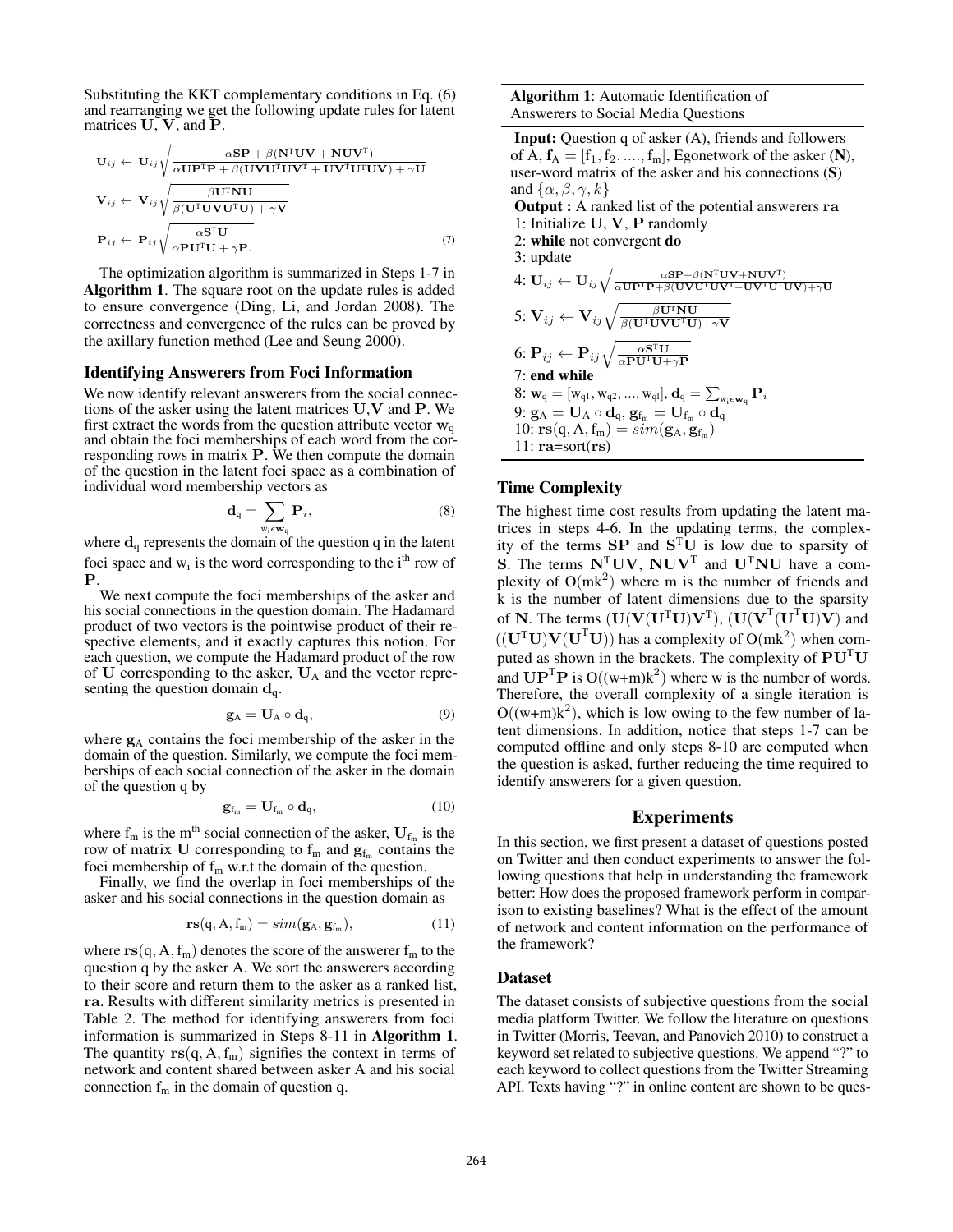| <b>Parameter</b>                            | <b>Statistics</b> |
|---------------------------------------------|-------------------|
| # of Questions                              | 1065              |
| # of Askers                                 | 1026              |
| # of Selected Answers                       | 1450              |
| # of Followers and Friends of the askers    | 966,117           |
| Median # of Followers and Friends per asker | 588               |
| Median # Tweets per user                    | 479               |

Table 1: Dataset containing questions posted in Twitter with statistics related to network and content information.

tions with high precision (Cong et al. 2008). We deem replies to have been accepted by the asker if he has marked it as "favorite" or acknowledged the answerer by using "thanks" or "thank you". We mark the users who provided these answers as the ground truth for each question following (Hecht et al. 2012). Some important statistics of the dataset are given in Table 1. The first question was posted on Dec 27, 2013 and the last one on Jan 15, 2014. We use the methods in the public Twitter API to collect the friends, followers and public status messages of the asker to obtain the asker's social connections and their interests (Kumar, Morstatter, and Liu 2013). We use the data to construct the ego network N and user-word matrix S for each asker.

## Experiment Settings

We introduce the following metrics to evaluate the performance of our framework: The Mean Reciprocal Rank (MRR) (Radev et al. 2002) is a measure of the overall likelihood of the framework to identify an answerer for a question, the Mean Average of Precision (MAP) (Bian et al. 2008) measures the potential satisfaction of the asker with the top K results and the Normalised Discounted Cumulative Gain  $(NDCG)@K$  considers the order within the top K rankings (Wang et al. 2013b).We use the following baselines to evaluate the performance of our framework.

Random: We randomly order the friends and followers of the asker 100 times and return the mean ordering.

Aardvark (Horowitz and Kamvar 2010): This paper describes a search engine which directed questions posted on the system to users with formulation to compute affinity with the asker and interest in the question topics. It does not consider the network structure and also does not contain experimental evaluations of its formulation.

Content based Methods (Riahi et al. 2012): The paper focuses on community Q&A like Yahoo! Answers and compares the similarity of the question topic with the interests of the answerers derived only from the their content. The interests were inferred by two topic models: LDA and the Segmented Topic Model (STM) (Du, Buntine, and Jin 2010).

Topic Sensitive Page Rank (Zhou et al. 2012): This paper employs a PageRank based approach to find subject matter experts in the question topic by combining network and content information of the potential answerers. The paper identifies topical authorities not considering the shared context between the asker and the answerers.

Shared Foci: This baseline measures the effect of shared user context. It computes the shared foci memberships of

| <b>Method</b>         | <b>MRR</b> | MAP@5    | NDCG@5   |
|-----------------------|------------|----------|----------|
| Random                | 1.20%      | 1.12%    | 0.25%    |
| Content-LDA           | $1.56\%$   | 1.46%    | $0.30\%$ |
| Content-STM           | 1.93%      | 2.27%    | 0.50%    |
| <b>TSPR</b>           | 1.64%      | $1.63\%$ | 0.45%    |
| Aardvark              | $2.11\%$   | 2.53%    | 0.50%    |
| Shared Foci (Network) | 3.43%      | 3.66%    | $0.97\%$ |
| Shared Foci (Content) | 3.60%      | 3.87%    | 1.17%    |
| Our Model (Cosine)    | 3.91%      | 4.63%    | 1.25%    |
| Our Model (PCC)       | 3.80%      | 4.73%    | 1.31%    |
| Our Model (Euclidean) | 4.36%      | 5.54%    | 1.41%    |

Table 2: Comparison of performance of the proposed framework with baselines.

the asker and his social connections derived from either network ( $\alpha$ =0) or content ( $\beta$ =0) information. The question information is not taken into consideration. This also helps in evaluating methods using only network structure.

For initial experiments, we set the parameters in Eq. (3) as follows. The regularization parameter is set at  $\gamma$ =0.01. The number of topics in the baselines and the number of foci k is set as 50. For initial evaluation of the framework, we choose  $\alpha$ =1 and  $\beta$ =1. The performance for different values of  $\alpha$  and  $\beta$  will be presented in future subsections.

## Performance Evaluation

The results of the evaluations are presented in Table 2. From Table 2, we can see that the proposed framework has outperformed the baselines by a considerable margin. We conducted a paired t-test to compare the performance of our framework with that of the baselines, and the results indicated the difference between them is significant. We make the following observations from the table.

The proposed framework gives more than 300% improvement over random selection. We can see that simple formulations like the one in Aardvark that considers social network information performs on par with complex topical models using only content such as STM. The proposed framework also performs significantly better than methods identifying subject matter experts as answerers such as TSPR. This emphasizes the importance of social context to identify answerers to social media questions.

Considering shared foci between the asker and the answerer improves the performance over methods like Aardvark not utilizing community memberships. This shows the effectiveness of using social foci to exploit social context. Incorporating question information to consider the overlap only in the foci related to the question gives further improvement in the performance.

In summary, by designing approaches based on shared social context and exploiting the structure of social ties, the proposed framework can effectively identify answerers for social media questions in the dataset. Next, we wish to understand the effect of content and network information on the performance of our framework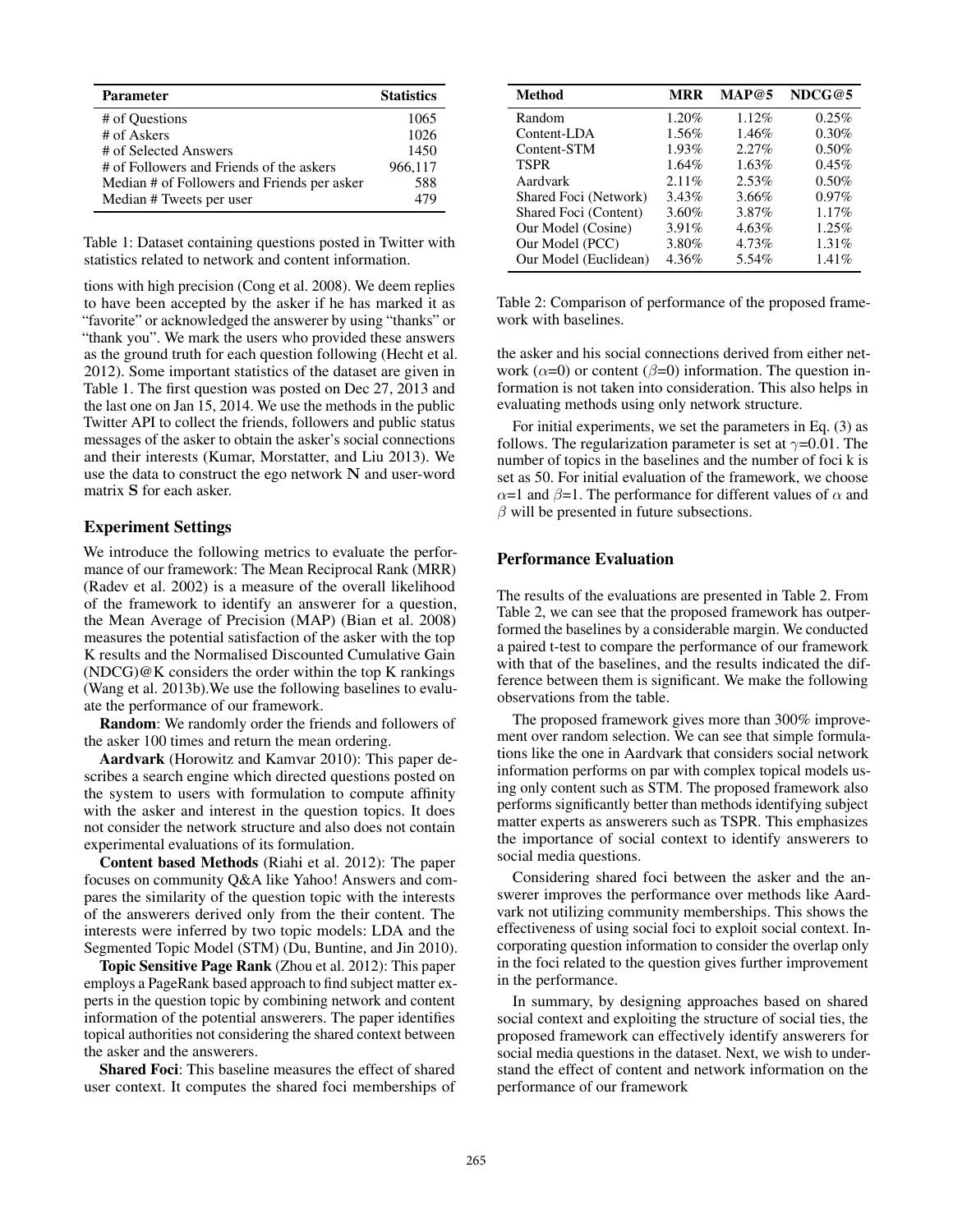

Figure 2: Effect of variation of content and network proportions on the framework performance for MAP.

## Effect of Content and Network Information

In the model presented in Eq. (3),  $\alpha$  and  $\beta$  control the proportion of the network and content information respectively. In order to evaluate the framework for different proportions of content and network, we set  $\alpha = [0.1, 1, 10]$  and  $\beta = [0, 0.1, 1, 10]$  and plot the values for MAP in Fig. 2 arbitrarily using cosine similarity as the similarity metric. We make the following observations from the figure.

A general trend in Fig. 2 is a peak at the main diagonal of the  $\alpha$  and  $\beta$  axes and an off-diagonal dip. This shows that the framework works best for nearly equal proportions of network and content information. The MAP value is greater than 3% for all  $\alpha$  and  $\beta$  except for low proportions of network information ( $\alpha = 10, \beta = [0, 0.1]$ ). This emphasizes the importance of social connections of the asker for identifying answerers to social media questions. The lowest performance across all parameter values is more than twice than random ordering indicating the effectiveness of the framework for low relative proportions of content or network information. Overall, the MAP value is above 3% for different combinations of  $\alpha$  and  $\beta$  indicating the effectiveness of the framework for a wide range of parameter values.

In summary, the framework performs well over different proportions of network and content and is robust to their variation. An appropriate combination of network and content information can optimize the effectiveness of the framework for identifying answerers to social media questions.

#### Performance across Question Categories

Literature on social media questions has identified kinds of questions people ask on Twitter. Recommendation, opinions, factual and rhetorical questions are popular questions asked on Twitter (Morris, Teevan, and Panovich 2010; Paul, Hong, and Chi 2011). We select four categories related to subjective questions, "Suggestions", "Opinion", "Favor", and "Rhetorical", and evaluate our framework in identifying answerers for different question categories.

We employed human labelling to assign category labels to questions. Three people independently labeled the questions, and the labels were assigned using majority selection. Employing this procedure, 93.5% of the questions were assigned to either of the four categories and the framework was evaluated on them. The results of the evaluations are presented in Table 3. The distribution of different question categories is given in the first column. The performance for different

| <b>Categories</b> | Parts    | <b>MRR</b>        | MAP@5              |
|-------------------|----------|-------------------|--------------------|
| Suggestions       | 39.83%   | $4.27\%(+2.23\%)$ | $4.68\% (+1.78\%)$ |
| Opinion           | 16.42%   | $2.67\%(+1.43\%)$ | $2.38\%(+1.61\%)$  |
| Favor             | 30.51%   | $3.65\%(+1.55\%)$ | $4.39\%(+1.01\%)$  |
| Rhetorical        | $6.74\%$ | $1.75\%(+1.17\%)$ | $0\%(+0\%)$        |

Table 3: Performance for different question categories.

categories is listed in the other columns. The improvement over (Horowitz and Kamvar 2010), the nearest baseline not a part of our method, for different question categories is shown in the brackets.

From the table, we see that the framework gives considerable improvements over all the selected question categories. A paired t-test suggested that the improvements are significant indicating that the framework is effective in finding answerers to a wide range of question categories in Twitter. The best performance can be seen in "Suggestions" and "Favor" categories and the performance in "Opinions" is relatively lower. These results suggest that identifying answerers for the "Opinion" category might depend on additional factors such as similarity of views in a given topic. The framework gives the lowest performance for questions in the "Rhetorical" category. Rhetorical questions are classified as conversational questions in the literature (Harper, Moy, and Konstan 2009). They might be used as an expression of opinion or to initiate a conversation and not to express an information need.

#### Conclusion and Future Work

Online social media provides a new platform for people seeking information from their social connections. Social media questions represent a form of information seeking behavior of users. Questions are subjective and personal to the asker, and his social context is useful to identify answerers. We draw from sociological theories to present a novel framework to infer the shared context between the asker and the answerers in the question domain. We evaluate the framework on questions on Twitter and demonstrate its effectiveness in identifying answerers. The framework is robust to a wide range of proportions of network and content information and categories of social media questions. The paper provides the first framework with experimental evaluations to identify answerers to questions in social media.

Frameworks exist to identify answerers to factual questions prevalent in community Q&A platforms like Yahoo Answers and StackOverflow. Incorporating concepts from them will enable us to tackle more diverse questions. During situations like natural disasters, social media users propagate requests for help throughout the network. Identifying answerers in these situations will require an understanding of information propagation and information seeking behavior. Identifying users providing misinformation to questions in social media will help to increase the effectiveness of social media as a quality information source.

## Acknowledgements

This material is based upon work supported by, or in part by, Office of Naval Research (ONR) under grant number